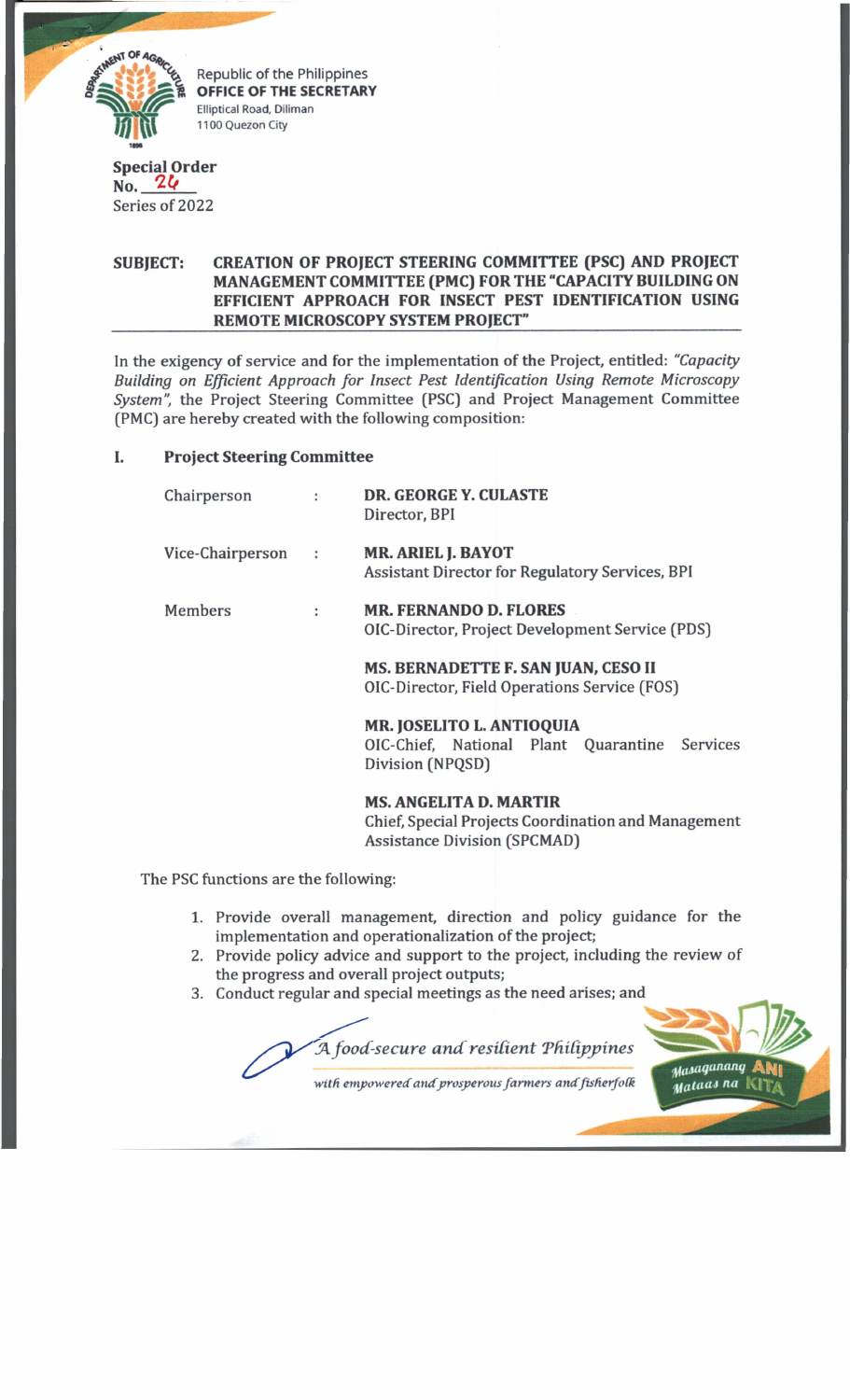4. Perform operational oversight, project coordination and other functions as may be relevant to the project.

#### II. **Project Management Committee**

Service de la provincia de la concerción de la concerción de la concerción de la concerción de la concerción d<br>Concerción de la concerción de la concerción de la concerción de la concerción de la concerción de la concerci

| Project Manager: | <b>MS. JOAN MAY R. TOLENTINO</b><br><b>Assistant Division Chief for Technical Matters,</b><br><b>NPQSD</b> |
|------------------|------------------------------------------------------------------------------------------------------------|
| Co-Manager:      | <b>MS. ELLAINE T. MOLON</b><br>Senior Agriculturist, NPQSD                                                 |
| Members:         | <b>MS. LAARNI MARY S. ROXAS</b><br>Regional Manager, Region III - PQS Pampanga                             |
|                  | <b>MS. JESUSA B. ASCUTIA</b><br>Area Manager, NCR-PQS South Harbor                                         |
|                  | <b>MS. SOPHIA P. TABURNAL</b><br>Regional Manager, Region IVA-PQS Batangas                                 |
|                  | <b>MR. CYPRIAN F. MAGAWAY</b><br>OIC-Regional Manager, Region VII-PQS Cebu                                 |
|                  | <b>MR. MANUEL A. BARRADAS</b><br>Regional Manager, Region X-PQS Cagayan de Oro                             |
|                  | <b>MS. HAZEL JOY L. MILLOREN</b><br>OIC-Regional Manager, Region XI-PQS Davao                              |
|                  | <b>MS. SHEREENE R. SAMALA</b><br>Senior Agriculturist, NPQSD                                               |
|                  | <b>MR. ARNEL C. BANASIHAN</b><br>Senior Agriculturist, NPQSD                                               |
|                  | <b>MR. JAY-R M. MILLANES</b><br>Senior Agriculturist, NPQSD                                                |
|                  | <b>MS. LAURIE A. SALUMBIDES</b><br>Agriculturist II, NPQSD / RMS Focal Person                              |
|                  | DR. RAVINDRA JOSHI<br>Consultant                                                                           |
|                  |                                                                                                            |

J4 *food-secure and resident Philippines*

with empowered and prosperous farmers and fisherfolk

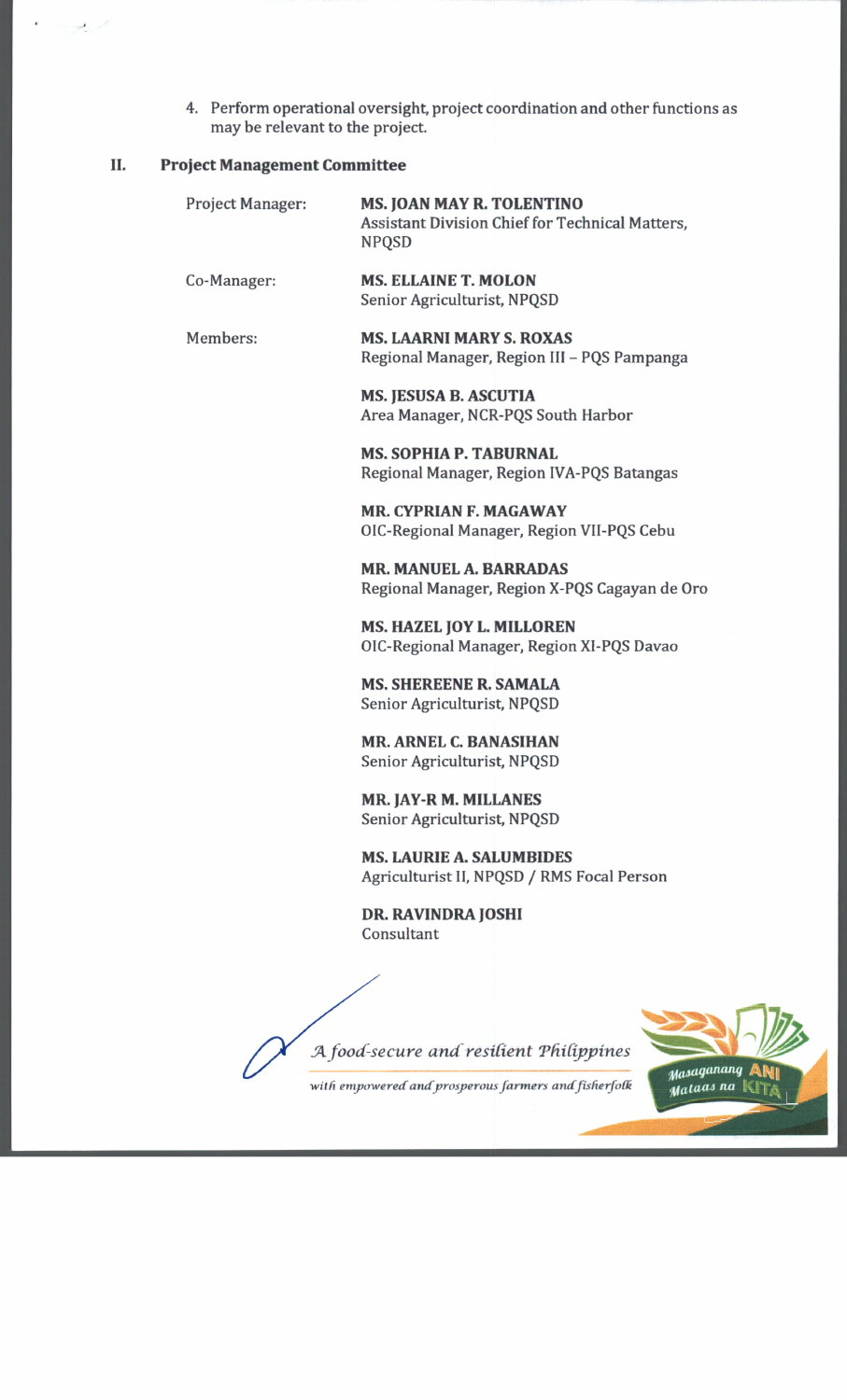The PMC, in coordination with the Special Projects Coordination and Management Assistance Division (SPCMAD), shall have the following functions:

- 1. Serve as the secretariat to the Project Steering Committee;
- 2. Monitor the progress of the project implementation and recommend measures for sustainability;
- 3. Provide technical support to the project implementation;
- 4. Prepare reports and submit to concerned agencies;
- 5. Promote public awareness about the project and its activities through posting on official social media platforms and websites;
- 6. Conduct regular or special meetings or as the need arises; and
- 7. Perform other functions as may be directed by the PSC.

All expenses to be incurred in the conduct of related activities for the project, shall be chargeable against to the Project funds, subject to the existing government accounting and auditing laws, rules, and regulations.

This Order shall take effect immediately and shall remain in force unless revoked in writing. All orders and memoranda inconsistent herewith are deemed revoked.

 $17th$  $day of$   $\sqrt{an\nu a} \nu q$  2022. Done this

DEPARTMENT OF AGRICULTURE in replying pls cite this code :<br>For Signature: S-01-22-0005 Received: 01/03/2022 10:26 AM

WILLIAM D. DAR, Ph.D.

Secretary

A food-secure and resilient Philippines



with empowered and prosperous farmers and fisherfolk